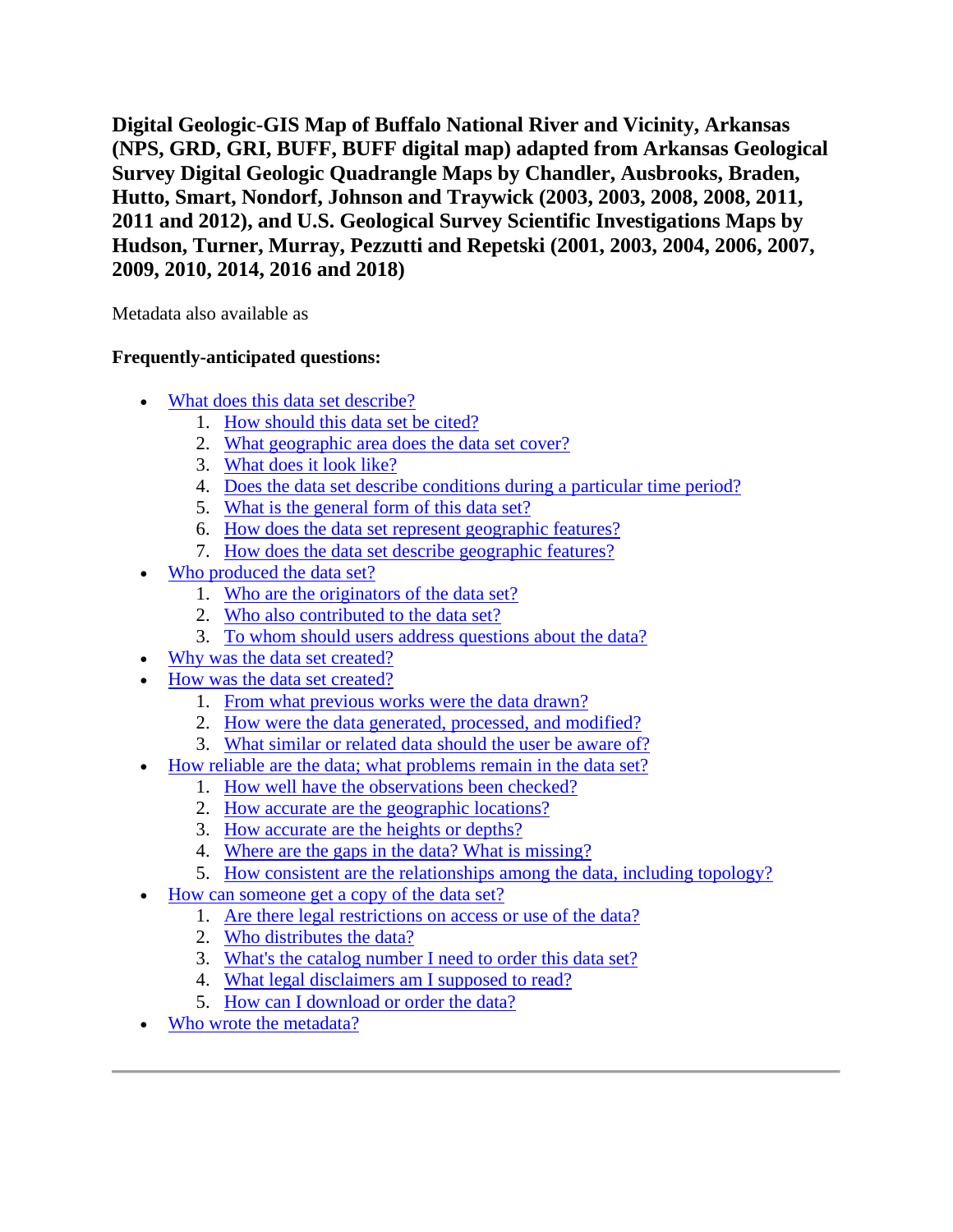### <span id="page-1-0"></span>**What does this data set describe?**

#### *Title:*

Digital Geologic-GIS Map of Buffalo National River and Vicinity, Arkansas (NPS, GRD, GRI, BUFF, BUFF digital map) adapted from Arkansas Geological Survey Digital Geologic Quadrangle Maps by Chandler, Ausbrooks, Braden, Hutto, Smart, Nondorf, Johnson and Traywick (2003, 2003, 2008, 2008, 2011, 2011 and 2012), and U.S. Geological Survey Scientific Investigations Maps by Hudson, Turner, Murray, Pezzutti and Repetski (2001, 2003, 2004, 2006, 2007, 2009, 2010, 2014, 2016 and 2018) *Abstract:*

The Digital Geologic-GIS Map of Buffalo National River and Vicinity, Arkansas is composed of GIS data layers and GIS tables, and is available in the following GRIsupported GIS data formats: 1.) a 10.1 file geodatabase (buff\_geology.gdb), a 2.) Open Geospatial Consortium (OGC) geopackage, and 3.) 2.2 KMZ/KML file for use in Google Earth, however, this format version of the map is limited in data layers presented and in access to GRI ancillary table information. The file geodatabase format is supported with a 1.) ArcGIS Pro map file (.mapx) file (buff\_geology.mapx) and individual Pro layer (.lyrx) files (for each GIS data layer), as well as with a 2.) 10.1 ArcMap (.mxd) map document (buff\_geology.mxd) and individual 10.1 layer (.lyr) files (for each GIS data layer). The OGC geopackage is supported with a QGIS project (.qgz) file. Upon request, the GIS data is also available in ESRI 10.1 shapefile format. Contact Stephanie O'Meara (see contact information below) to acquire the GIS data in these GIS data formats. In addition to the GIS data and supporting GIS files, three additional files comprise a GRI digital geologic-GIS dataset or map: 1.) A GIS readme file (buff\_geology\_gis\_readme.pdf), 2.) the GRI ancillary map information document (.pdf) file (buff\_geology.pdf) which contains geologic unit descriptions, as well as other ancillary map information and graphics from the source map(s) used by the GRI in the production of the GRI digital geologic-GIS data for the park, and 3.) a user-friendly FAQ PDF version of the metadata (buff\_geology\_metadata\_faq.pdf). Please read the buff\_geology\_gis\_readme.pdf for information pertaining to the proper extraction of the GIS data and other map files. Google Earth software is available for free at: https://www.google.com/earth/versions/. QGIS software is available for free at: https://www.qgis.org/en/site/. Users are encouraged to only use the Google Earth data for basic visualization, and to use the GIS data for any type of data analysis or investigation. The data were completed as a component of the Geologic Resources Inventory (GRI) program, a National Park Service (NPS) Inventory and Monitoring (I&M) Division funded program that is administered by the NPS Geologic Resources Division (GRD). For a complete listing of GRI products visit the GRI publications webpage: For a complete listing of GRI products visit the GRI publications webpage: https://www.nps.gov/subjects/geology/geologic-resources-inventory-products.htm. For more information about the Geologic Resources Inventory Program visit the GRI webpage: https://www.nps.gov/subjects/geology/gri,htm. At the bottom of that webpage is a "Contact Us" link if you need additional information. You may also directly contact the program coordinator, Jason Kenworthy (jason\_kenworthy@nps.gov). Source geologic maps and data used to complete this GRI digital dataset were provided by the following: Arkansas Geological Survey and U.S. Geological Survey. Detailed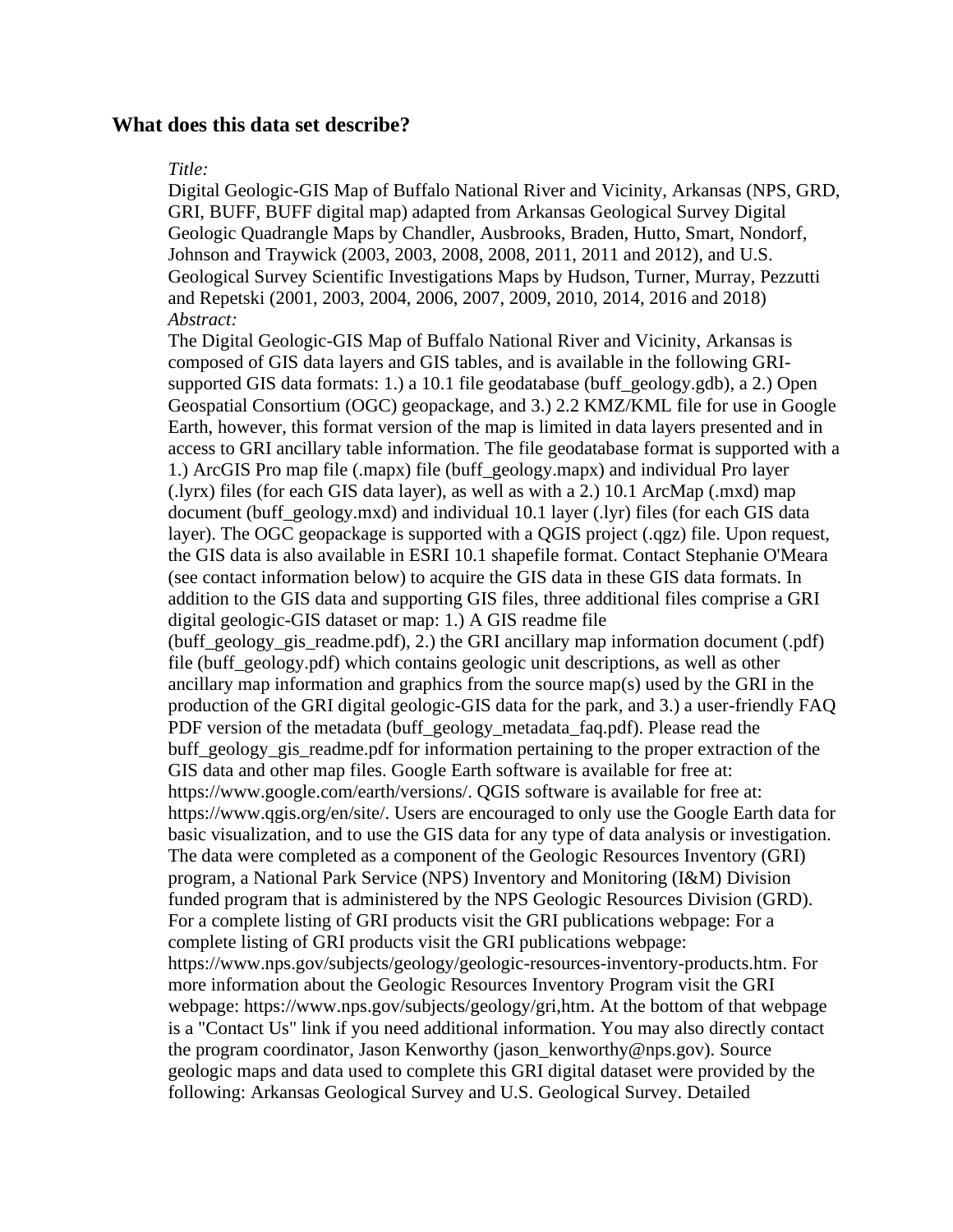information concerning the sources used and their contribution the GRI product are listed in the Source Citation section(s) of this metadata record (buff\_geology\_metadata.txt or buff\_geology\_metadata\_faq.pdf). Users of this data are cautioned about the locational accuracy of features within this dataset. Based on the source map scale of 1:24,000 and United States National Map Accuracy Standards features are within (horizontally) 12.2 meters or 40 feet of their actual location as presented by this dataset. Users of this data should thus not assume the location of features is exactly where they are portrayed in Google Earth, ArcGIS, QGIS or other software used to display this dataset. All GIS and ancillary tables were produced as per the NPS GRI Geology-GIS Geodatabase Data Model v. 2.3. (available at: https://www.nps.gov/articles/gri-geodatabase-model.htm). *Supplemental\_Information:*

The data layers (feature classes) that comprise the Digital Geologic-GIS Map of Buffalo National River and Vicinity, Arkansas include: Geologic Units (BUFFGLG), Geologic Contacts (BUFFGLGA), Hazard Area Features (BUFFHZA), Folds (BUFFFLD), Faults (BUFFFLT), Geologic Cross Section Lines (BUFFSEC), Structure Contour Lines, Base of Middle Bloyd Sandstone, Bloyd Formation (PNbm) (BUFFCN1), Structure Contour Lines, Top of Boone Formation (Mbmb) (BUFFCN2), Structure Contour Lines, Base of Boone Formation (Mbmb) (BUFFCN3), Geologic Attitude Observation Localities (BUFFATD), Geologic Measurement Localities (BUFFGML), Geologic Point Features (BUFFGPF), Point Geologic Units (BUFFGPT), Geologic Sample Localities (BUFFGSL), Map Symbology (BUFFSYM), Geologic Observation Localities (BUFFGOL), Linear Geologic Units (BUFFGLN) and Hazard Area Feature Boundaries (BUFFHZAA). In addition to the data layers, there are three GIS tables, the Geologic Unit Information Table (buffunit) Table, the short-version of the Geologic Unit Information Table (buffunit\_short) Table, and the Source Map Information Table (buffmap) Table. Refer to the NPS GRI Geology-GIS Geodatabase Data Model v. 2.3 (available at: https://www.nps.gov/articles/gri-geodatabase-model.htm) for detailed data layer (feature class) and table specifications including attribute field parameters, definitions and domains, and implemented topology rules and relationship classes. For the KML/KMZ format all or only some of the data layers are available. The KMZ file also possesses on-line links to the GRI program and its products, and to this readme document, the GRI ancillary map information document and the FAQ metadata pertaining to this dataset/map. The GIS data projection is NAD83, UTM Zone 15N, however, for the KML/KMZ format the data is projected upon export to WGS84 Geographic, the native coordinate system used by Google Earth.

#### <span id="page-2-0"></span>1. **How should this data set be cited?**

National Park Service (NPS) Geologic Resources Inventory (GRI) program, 20220131, Digital Geologic-GIS Map of Buffalo National River and Vicinity, Arkansas (NPS, GRD, GRI, BUFF, BUFF digital map) adapted from Arkansas Geological Survey Digital Geologic Quadrangle Maps by Chandler, Ausbrooks, Braden, Hutto, Smart, Nondorf, Johnson and Traywick (2003, 2003, 2008, 2008, 2011, 2011 and 2012), and U.S. Geological Survey Scientific Investigations Maps by Hudson, Turner,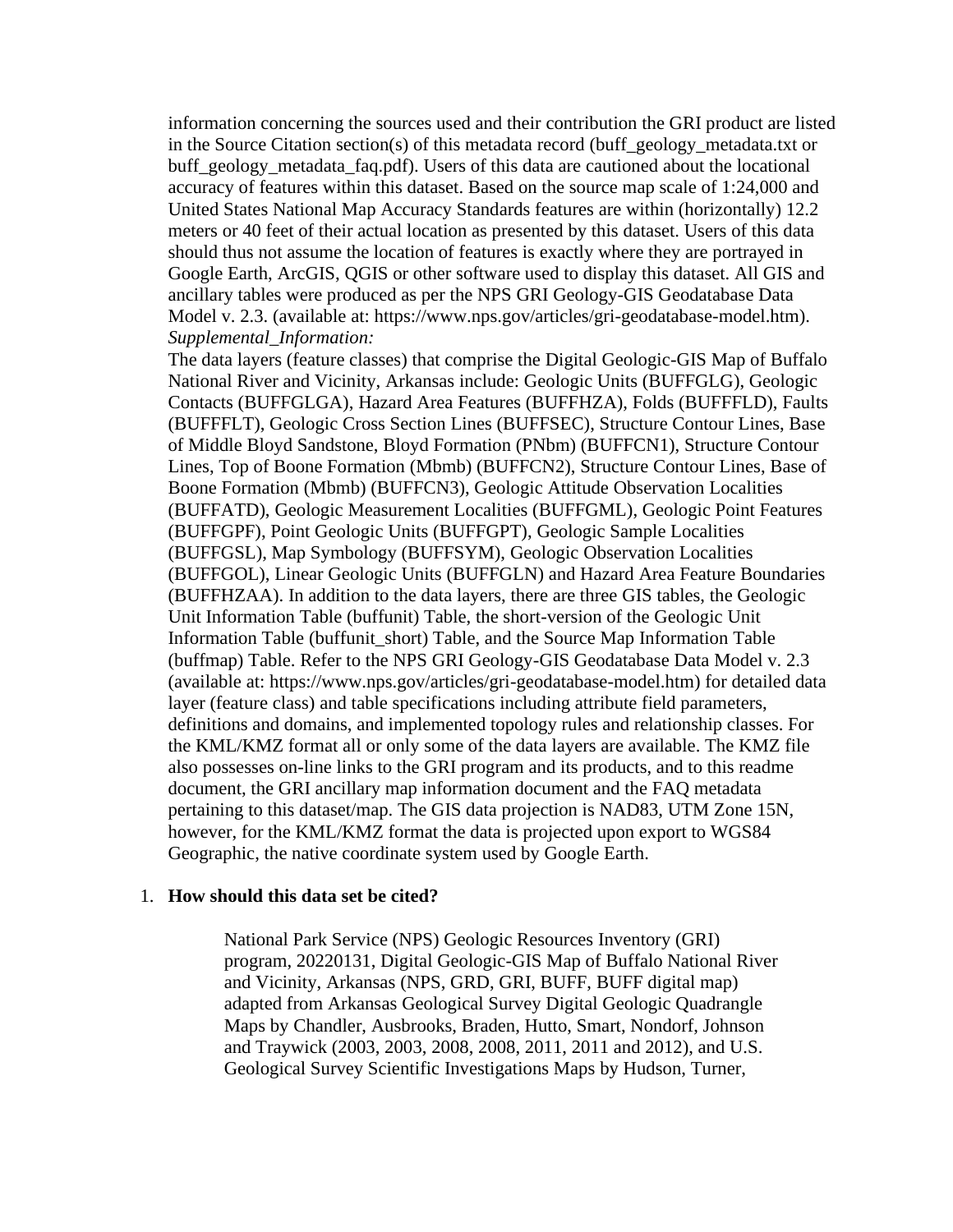Murray, Pezzutti and Repetski (2001, 2003, 2004, 2006, 2007, 2009, 2010, 2014, 2016 and 2018).

### <span id="page-3-0"></span>2. **What geographic area does the data set cover?**

*West\_Bounding\_Coordinate:* -93.5001866954 *East\_Bounding\_Coordinate:* -92.3751583244 *North\_Bounding\_Coordinate:* 36.2500712953 *South\_Bounding\_Coordinate:* 35.8750755354

#### <span id="page-3-1"></span>3. **What does it look like?**

Not applicable No browse graphic provided

#### <span id="page-3-2"></span>4. **Does the data set describe conditions during a particular time period?**

Calendar\_Date: 31-Jan-2022 *Currentness\_Reference:* ground condition

#### <span id="page-3-3"></span>5. **What is the general form of this data set?**

*Geospatial\_Data\_Presentation\_Form:* map

#### <span id="page-3-4"></span>6. **How does the data set represent geographic features?**

- a. **How are geographic features stored in the data set?**
- b. **What coordinate system is used to represent geographic features?**

*Grid\_Coordinate\_System\_Name:* Universal Transverse Mercator *Universal\_Transverse\_Mercator:*

*UTM\_Zone\_Number:* 15 *Transverse\_Mercator: Scale\_Factor\_at\_Central\_Meridian:* 0.999600 *Longitude\_of\_Central\_Meridian:* -93.0 *Latitude\_of\_Projection\_Origin:* 0.000000 *False\_Easting:* 500000.000000 *False\_Northing:* 0.000000

> Planar coordinates are encoded using coordinate pair Abscissae (x-coordinates) are specified to the nearest 0.000007 Ordinates (y-coordinates) are specified to the nearest 0.000007 Planar coordinates are specified in meters

> The horizontal datum used is North American Datum of 1983. The ellipsoid used is Geodetic Reference System 80.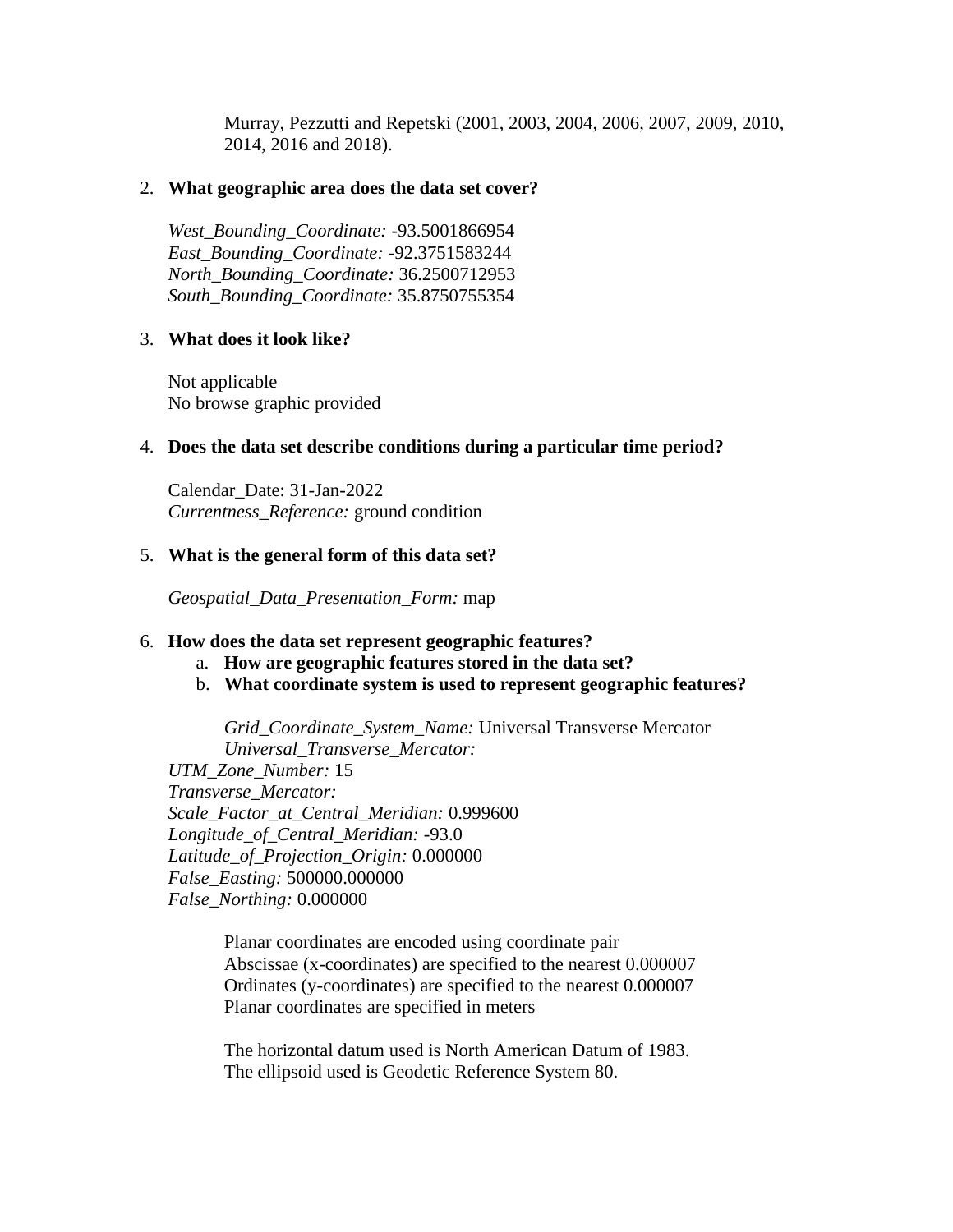The semi-major axis of the ellipsoid used is 6378137.000000. The flattening of the ellipsoid used is 1/298.257222.

### <span id="page-4-0"></span>7. **How does the data set describe geographic features?**

#### *Entity\_and\_Attribute\_Overview:*

Refer to the NPS GRI Geology-GIS Geodatabase Data Model v. 2.3 (available at: https://www.nps.gov/articles/gri-geodatabase-model.htm) for detailed feature class and table attribute field parameters, definitions and domains, and implemented relationship classes, as well as for implemented feature class topology rules. *Entity\_and\_Attribute\_Detail\_Citation:*

NPS GRI Geology-GIS Geodatabase Data Model v. 2.3. (available at: https://www.nps.gov/articles/gri-geodatabase-model.htm)

### <span id="page-4-1"></span>**Who produced the data set?**

<span id="page-4-2"></span>1. **Who are the originators of the data set?** (may include formal authors, digital compilers, and editors)

o National Park Service (NPS) Geologic Resources Inventory (GRI) program

<span id="page-4-3"></span>2. **Who also contributed to the data set?**

James Winter, Dalton Meyer, Stephanie O'Meara, Chase Winters and James R. Chappell (Colorado State University)

### <span id="page-4-4"></span>3. **To whom should users address questions about the data?**

Stephanie O'Meara Colorado State University Research Associate, Geologist/GIS Specialist/Data Manager 1201 Oak Ridge Drive, Suite 200 Fort Collins, Colorado 80525 USA

(970) 491-6655 (voice) stephanie\_o'meara@partner.nps.gov

*Hours\_of\_Service:* 9:00 a.m. to 5:00 p.m. (MST), Monday - Friday

### <span id="page-4-5"></span>**Why was the data set created?**

The data are intended to assist NPS personnel in the protection and management of Buffalo National River.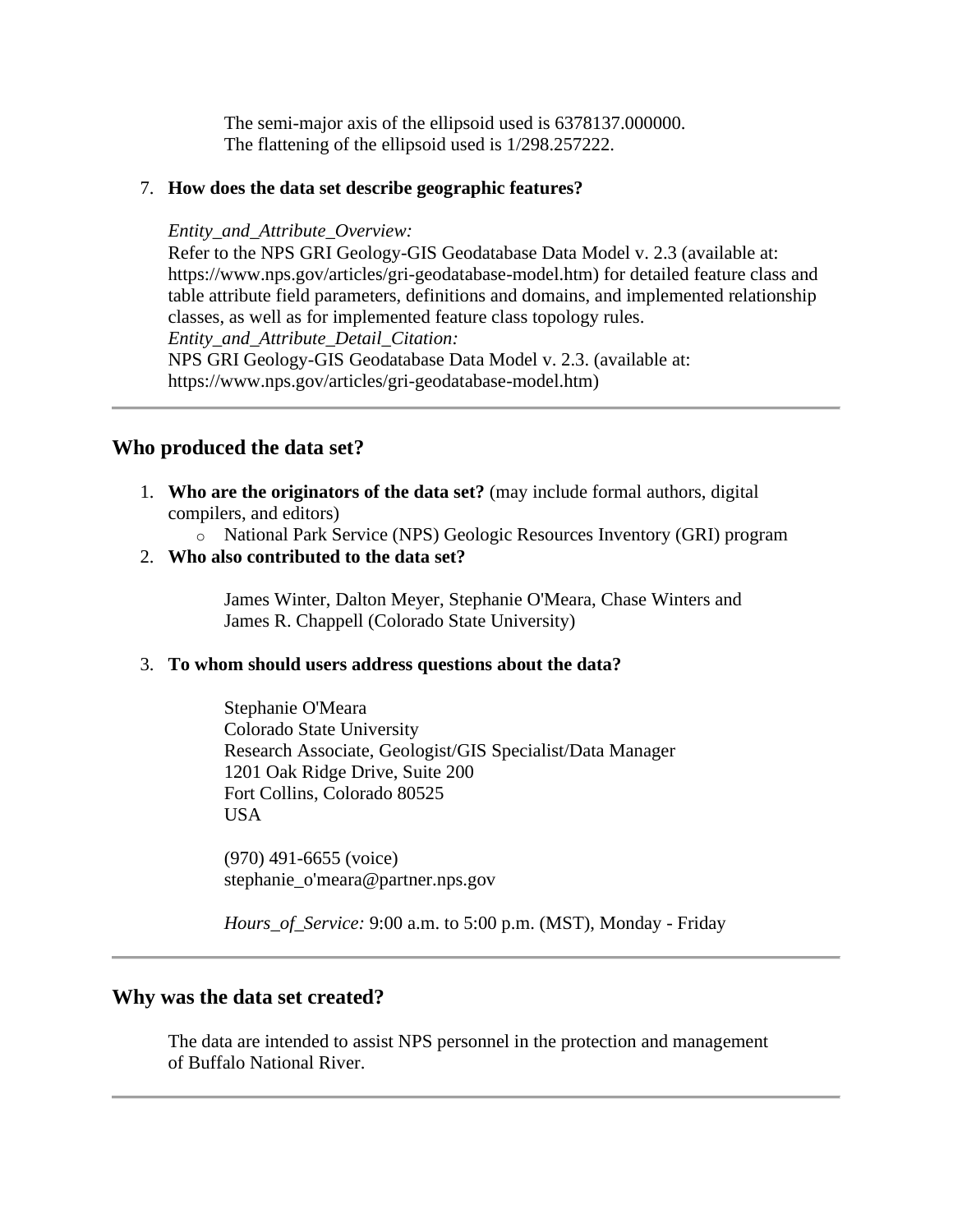### <span id="page-5-0"></span>**How was the data set created?**

#### <span id="page-5-1"></span>1. **From what previous works were the data drawn?**

#### **AGS Digital Geologic Quadrangle Map DGM-AR-00111** (source 1 of 20)

Chandler, A.K., Nondorf, L.M., Johnson, T.C., a, 2011, Geologic Map of the Buffalo City Quadrangle, Baxter and Marion Counties, Arkansas: Digital Geologic Quadrangle Map DGM-AR-00111, Arkansas Geological Survey (AGS), North Little Rock, Arkansas.

*Type\_of\_Source\_Media:* digital data and image

*Source\_Scale\_Denominator:* 24000

*Source\_Contribution:*

Geologic features were derived from source digital data. In addition, geologic features not present with the digital data were digitized using a TIF image of the source map georeferenced in NAD83 UTM. The source map image was also used to attribute features, as well as to check (QC) line quality, both positionally and spatially, and feature attribution. Ancillary source map text, including unit descriptions, and graphics, if present, were captured, formatted and added to the ancillary map information document. See the Process Step section for additional information.

### **AGS Digital Geologic Quadrangle Map DGM-AR-00075** (source 2 of 20)

Chandler, A.K., Johnson, T.C., Nondorf, L.M., a, 2011, Geologic Map of the Big Flat Quadrangle, Baxter, Marion and Searcy Counties, Arkansas: Digital Geologic Quadrangle Map DGM-AR-00075, Arkansas Geological Survey (AGS), North Little Rock, Arkansas.

*Type\_of\_Source\_Media:* digital data and image

### *Source\_Scale\_Denominator:* 24000

*Source\_Contribution:*

Geologic features were derived from source digital data. In addition, geologic features not present with the digital data were digitized using a TIF image of the source map georeferenced in NAD83 UTM. The source map image was also used to attribute features, as well as to check (QC) line quality, both positionally and spatially, and feature attribution. Ancillary source map text, including unit descriptions, and graphics, if present, were captured, formatted and added to the ancillary map information document. See the Process Step section for additional information.

**USGS Scientific Investigations Map SIM-2991** (source 3 of 20)

Hudson, M.R., and Turner, K.J., 2007, Geologic Map of the Boxley Quadrangle, Newton and Madison Counties, Arkansas: Scientific Investigations Map SIM-2991, U.S. Geological Survey (USGS), Reston, Virginia.

*Type\_of\_Source\_Media:* digital data and image *Source\_Scale\_Denominator:* 24000 *Source\_Contribution:*

Geologic features were derived from source digital data. In addition, geologic features not present with the digital data were digitized using a TIF image of the source map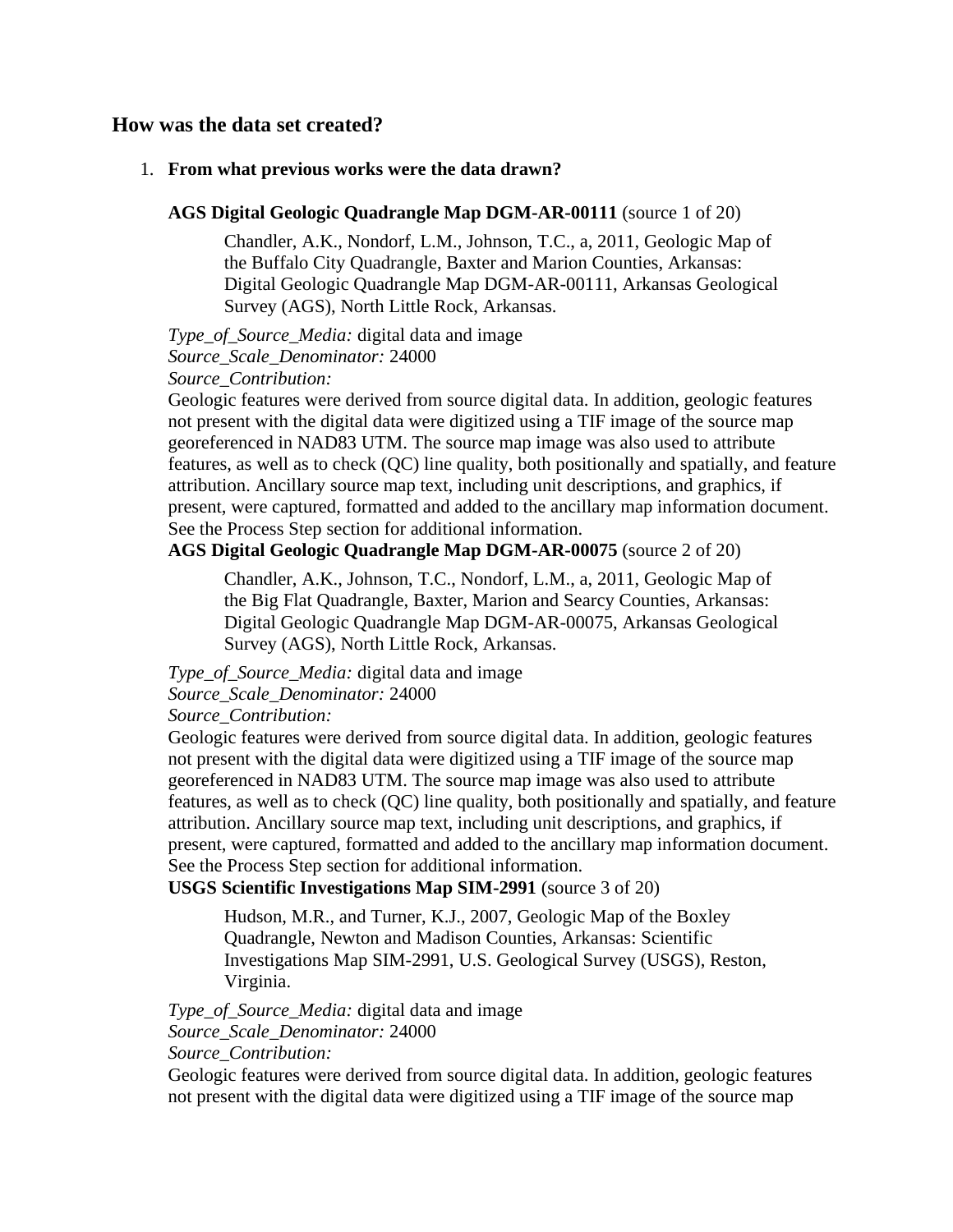georeferenced in NAD83 UTM. The source map image was also used to attribute features, as well as to check (QC) line quality, both positionally and spatially, and feature attribution. Ancillary source map text, including unit descriptions, and graphics, if present, were captured, formatted and added to the ancillary map information document. See the Process Step section for additional information.

### **AGS Digital Geologic Quadrangle Map DGM-AR-00187** (source 4 of 20)

Ausbrooks, S.A., Johnson, T.C., Nondorf, L.M., a, 2012, Geologic Map of the Cozahome Quadrangle, Marion and Searcy Counties, Arkansas: Digital Geologic Quadrangle Map DGM-AR-00187, Arkansas Geological Survey (AGS), North Little Rock, Arkansas.

*Type\_of\_Source\_Media:* digital data and image *Source\_Scale\_Denominator:* 24000 *Source\_Contribution:*

Geologic features were derived from source digital data. In addition, geologic features not present with the digital data were digitized using a TIF image of the source map georeferenced in NAD83 UTM. The source map image was also used to attribute features, as well as to check (QC) line quality, both positionally and spatially, and feature attribution. Ancillary source map text, including unit descriptions, and graphics, if present, were captured, formatted and added to the ancillary map information document. See the Process Step section for additional information.

### **AGS Digital Geologic Quadrangle Map DGM-AR-00374** (source 5 of 20)

Smart, E.E, and Hutto, R.S., 2008, Geologic Map of the Harriet Quadrangle, Searcy County, Arkansas: Digital Geologic Quadrangle Map DGM-AR-00374, Arkansas Geological Survey (AGS), North Little Rock, Arkansas.

# *Type\_of\_Source\_Media:* digital data and image *Source\_Scale\_Denominator:* 24000

*Source\_Contribution:*

Geologic features were derived from source digital data. In addition, geologic features not present with the digital data were digitized using a TIF image of the source map georeferenced in NAD83 UTM. The source map image was also used to attribute features, as well as to check (QC) line quality, both positionally and spatially, and feature attribution. Ancillary source map text, including unit descriptions, and graphics, if present, were captured, formatted and added to the ancillary map information document. See the Process Step section for additional information.

### **USGS Scientific Investigations Map SIM-3314** (source 6 of 20)

Hudson, M.R., and Turner, K.J., 2014, Geologic Map of the West-Central Buffalo National River Region, Northern Arkansas: Scientific Investigations Map SIM-3314, U.S. Geological Survey (USGS), Reston, Virginia.

*Type\_of\_Source\_Media:* digital data and image *Source\_Scale\_Denominator:* 24000 *Source\_Contribution:*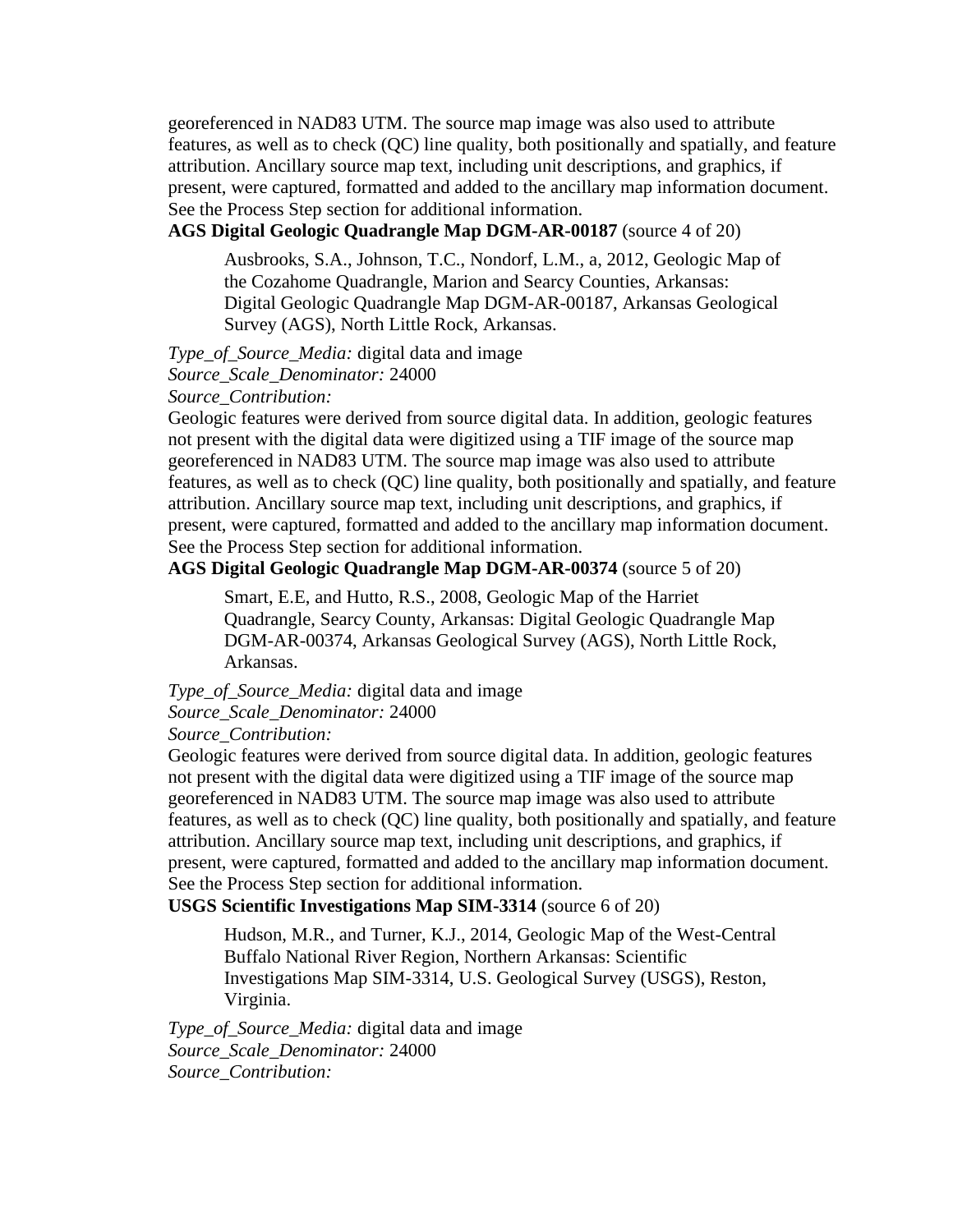Geologic features were derived from source digital data. In addition, geologic features not present with the digital data were digitized using a TIF image of the source map georeferenced in NAD83 UTM. The source map image was also used to attribute features, as well as to check (QC) line quality, both positionally and spatially, and feature attribution. Ancillary source map text, including unit descriptions, and graphics, if present, were captured, formatted and added to the ancillary map information document. See the Process Step section for additional information.

#### **AGS Digital Geologic Quadrangle Map DGM-AR-00590** (source 7 of 20)

Braden, A.K., and Ausbrooks, S.M., 2003, Geologic Map of the Mt. Judea Quadrangle, Newton County, Arkansas: Digital Geologic Quadrangle Map DGM-AR-00590, Arkansas Geological Survey (AGS), North Little Rock, Arkansas.

*Type\_of\_Source\_Media:* digital data and image *Source\_Scale\_Denominator:* 24000

*Source\_Contribution:*

Geologic features were derived from source digital data. In addition, geologic features not present with the digital data were digitized using a TIF image of the source map georeferenced in NAD83 UTM. The source map image was also used to attribute features, as well as to check (QC) line quality, both positionally and spatially, and feature attribution. Ancillary source map text, including unit descriptions, and graphics, if present, were captured, formatted and added to the ancillary map information document. See the Process Step section for additional information.

#### **USGS Scientific Investigations Map SIM-3360** (source 8 of 20)

Hudson, M.R., and Turner, K.J., 2016, Geologic Map of the Murray Quadrangle, Newton County, Arkansas: Scientific Investigations Map SIM-3360, U.S. Geological Survey (USGS), Reston, Virginia.

### *Type\_of\_Source\_Media:* digital data and image *Source\_Scale\_Denominator:* 24000

*Source\_Contribution:*

Geologic features were derived from source digital data. In addition, geologic features not present with the digital data were digitized using a TIF image of the source map georeferenced in NAD83 UTM. The source map image was also used to attribute features, as well as to check (QC) line quality, both positionally and spatially, and feature attribution. Ancillary source map text, including unit descriptions, and graphics, if present, were captured, formatted and added to the ancillary map information document. See the Process Step section for additional information.

### **AGS Digital Geologic Quadrangle Map DGM-AR-00532** (source 9 of 20)

Hutto, R.S., and Smart, E.E., 2008, Geologic Map of the Marshall Quadrangle, Searcy County, Arkansas: Digital Geologic Quadrangle Map DGM-AR-00532, Arkansas Geological Survey (AGS), North Little Rock, Arkansas.

*Type\_of\_Source\_Media:* digital data and image *Source\_Scale\_Denominator:* 24000 *Source\_Contribution:*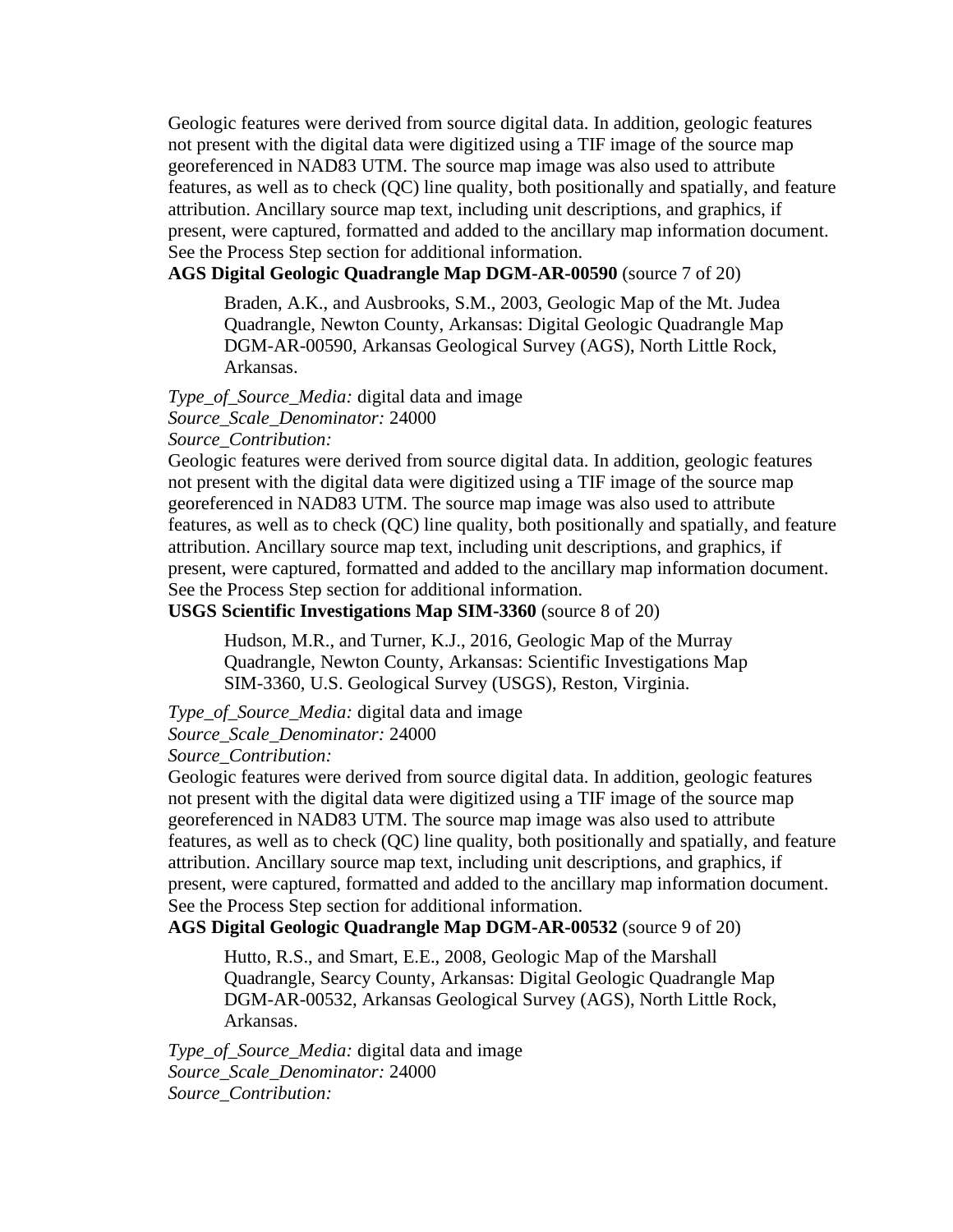Geologic features were derived from source digital data. In addition, geologic features not present with the digital data were digitized using a TIF image of the source map georeferenced in NAD83 UTM. The source map image was also used to attribute features, as well as to check (QC) line quality, both positionally and spatially, and feature attribution. Ancillary source map text, including unit descriptions, and graphics, if present, were captured, formatted and added to the ancillary map information document. See the Process Step section for additional information.

#### **AGS Digital Geologic Quadrangle Map DGM-AR-00680** (source 10 of 20)

Braden, A.K., and Ausbrooks, S.M., 2003, Geologic Map of the Parthenon Quadrangle, Newton County, Arkansas: Digital Geologic Quadrangle Map DGM-AR-00680, Arkansas Geological Survey (AGS), North Little Rock, Arkansas.

*Type\_of\_Source\_Media:* digital data and image *Source\_Scale\_Denominator:* 24000

*Source\_Contribution:*

Geologic features were derived from source digital data. In addition, geologic features not present with the digital data were digitized using a TIF image of the source map georeferenced in NAD83 UTM. The source map image was also used to attribute features, as well as to check (QC) line quality, both positionally and spatially, and feature attribution. Ancillary source map text, including unit descriptions, and graphics, if present, were captured, formatted and added to the ancillary map information document. See the Process Step section for additional information.

### **AGS Digital Geologic Quadrangle Map DGM-AR-00730** (source 11 of 20)

Ausbrooks, S.A., Johnson, T.C., Nondorf, L.M., a, 2011, Geologic Map of the Rea Valley Quadrangle, Marion County, Arkansas: Digital Geologic Quadrangle Map DGM-AR-00730, Arkansas Geological Survey (AGS), North Little Rock, Arkansas.

*Type\_of\_Source\_Media:* digital data and image

# *Source\_Scale\_Denominator:* 24000

*Source\_Contribution:*

Geologic features were derived from source digital data. In addition, geologic features not present with the digital data were digitized using a TIF image of the source map georeferenced in NAD83 UTM. The source map image was also used to attribute features, as well as to check (QC) line quality, both positionally and spatially, and feature attribution. Ancillary source map text, including unit descriptions, and graphics, if present, were captured, formatted and added to the ancillary map information document. See the Process Step section for additional information.

### **AGS Digital Geologic Quadrangle Map DGM-AR-00800** (source 12 of 20)

Braden, A.K., and Ausbrooks, S.M., 2003, Geologic Map of the Snowball Quadrangle, Searcy County, Arkansas: Digital Geologic Quadrangle Map DGM-AR-00800, Arkansas Geological Survey (AGS), North Little Rock, Arkansas.

*Type\_of\_Source\_Media:* digital data and image *Source\_Scale\_Denominator:* 24000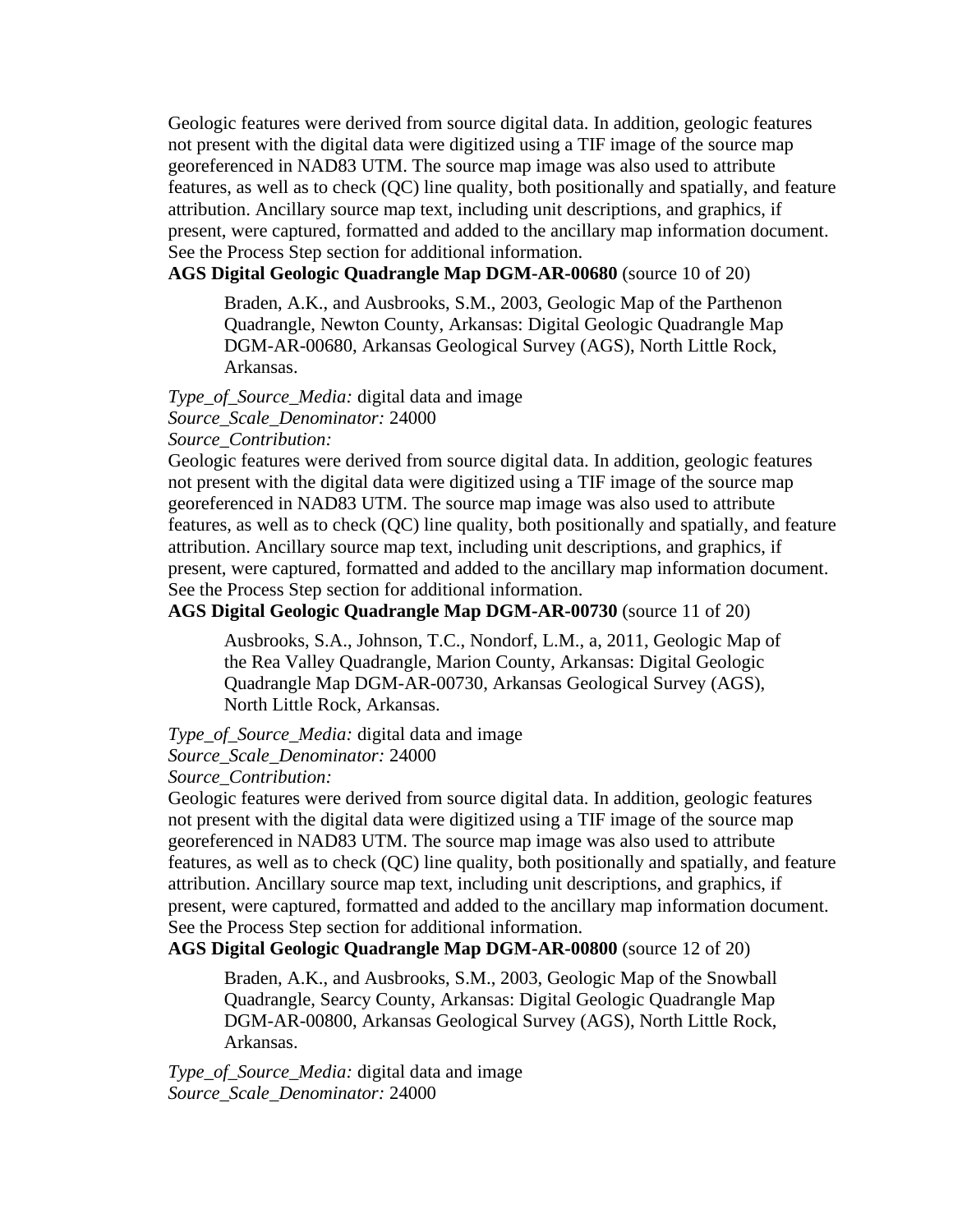#### *Source\_Contribution:*

Geologic features were derived from source digital data. In addition, geologic features not present with the digital data were digitized using a TIF image of the source map georeferenced in NAD83 UTM. The source map image was also used to attribute features, as well as to check (QC) line quality, both positionally and spatially, and feature attribution. Ancillary source map text, including unit descriptions, and graphics, if present, were captured, formatted and added to the ancillary map information document. See the Process Step section for additional information.

**AGS Digital Geologic Quadrangle Map DGM-AR-00269** (source 13 of 20)

Braden, A.K., and Ausbrooks, S.M., 2003, Geologic Map of the Eula Quadrangle, Newton and Searcy Counties, Arkansas: Digital Geologic Quadrangle Map DGM-AR-00269, Arkansas Geological Survey (AGS), North Little Rock, Arkansas.

*Type\_of\_Source\_Media:* digital data and image *Source\_Scale\_Denominator:* 24000 *Source\_Contribution:*

Geologic features were derived from source digital data. In addition, geologic features not present with the digital data were digitized using a TIF image of the source map georeferenced in NAD83 UTM. The source map image was also used to attribute features, as well as to check (QC) line quality, both positionally and spatially, and feature attribution. Ancillary source map text, including unit descriptions, and graphics, if present, were captured, formatted and added to the ancillary map information document. See the Process Step section for additional information.

**USGS Scientific Investigations Map SIM-3416** (source 14 of 20)

Turner, K.J. and Hudson, M.R., 2018, Geologic Map of Osage SW Quadrangle, Newton, Madison, and Carroll Counties, Arkansas: Scientific Investigations Map SIM-3416, U.S. Geological Survey (USGS), Reston, Virginia.

### *Type\_of\_Source\_Media:* digital data and image

*Source\_Scale\_Denominator:* 24000

#### *Source\_Contribution:*

Geologic features were derived from source digital data. In addition, geologic features not present with the digital data were digitized using a TIF image of the source map georeferenced in NAD83 UTM. The source map image was also used to attribute features, as well as to check (QC) line quality, both positionally and spatially, and feature attribution. Ancillary source map text, including unit descriptions, and graphics, if present, were captured, formatted and added to the ancillary map information document. See the Process Step section for additional information.

**USGS Scientific Investigations Map SIM-2847** (source 15 of 20)

Hudson, M.R., and Murray, K.E., 2004, Geologic Map of the Hasty Quadrangle, Boone and Newton Counties, Arkansas: Scientific Investigations Map SIM-2847, U.S. Geological Survey (USGS), Reston, Virginia.

*Type\_of\_Source\_Media:* digital data and image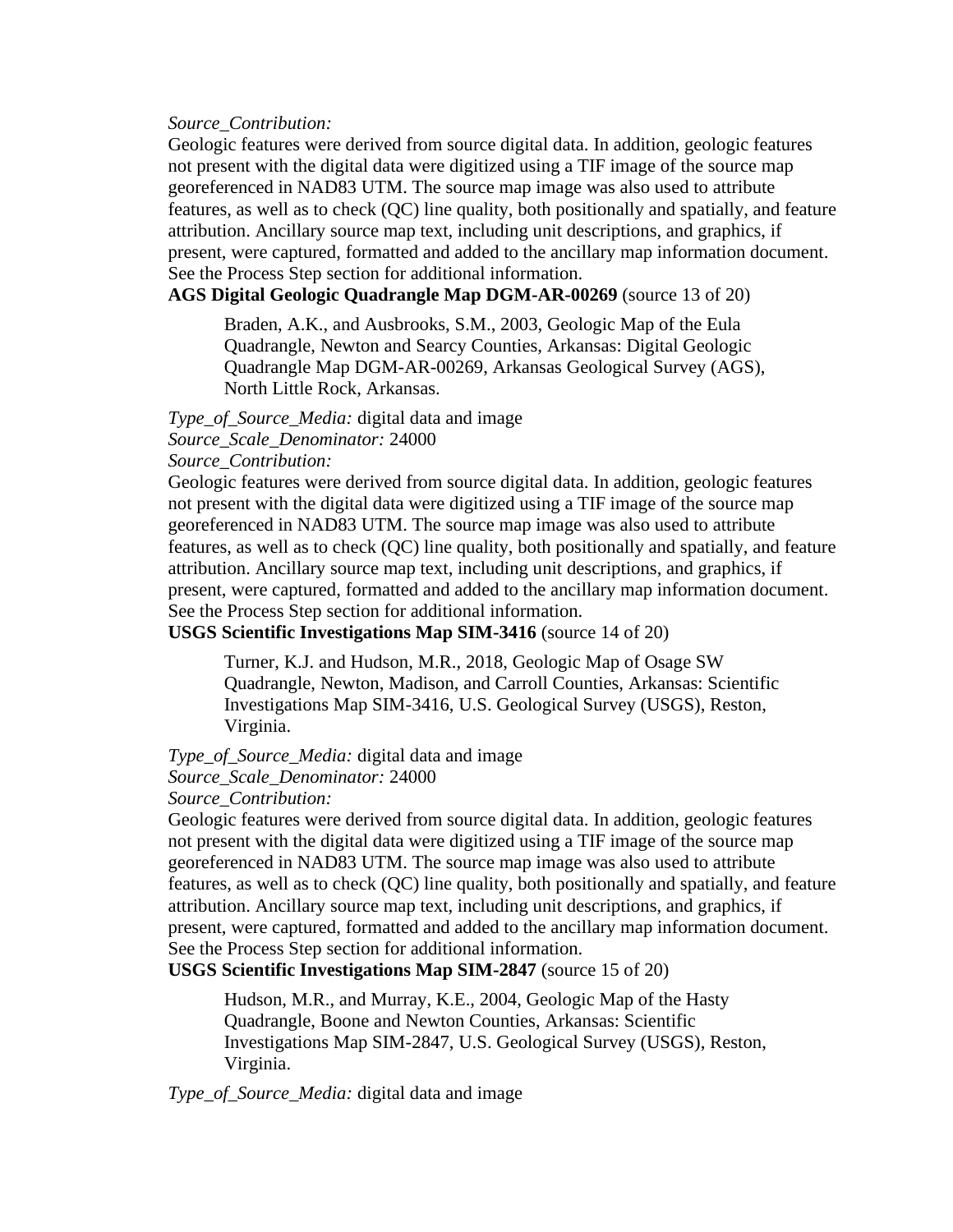*Source\_Scale\_Denominator:* 24000 *Source\_Contribution:*

Geologic features were derived from source digital data. In addition, geologic features not present with the digital data were digitized using a TIF image of the source map georeferenced in NAD83 UTM. The source map image was also used to attribute features, as well as to check (QC) line quality, both positionally and spatially, and feature attribution. Ancillary source map text, including unit descriptions, and graphics, if present, were captured, formatted and added to the ancillary map information document. See the Process Step section for additional information.

### **USGS Miscellaneous Field Studies Map MF-2356** (source 16 of 20)

Hudson, M.R., Murray, K.E., and Pezzutti, Deb, 2001, Geologic Map of the Jasper Quadrangle, Newton and Boone Counties, Arkansas: Miscellaneous Field Studies Map MF-2356, U.S. Geological Survey (USGS), Reston, Virginia.

*Type\_of\_Source\_Media:* digital data and image

*Source\_Scale\_Denominator:* 24000

*Source\_Contribution:*

Geologic features were derived from source digital data. In addition, geologic features not present with the digital data were digitized using a TIF image of the source map georeferenced in NAD83 UTM. The source map image was also used to attribute features, as well as to check (QC) line quality, both positionally and spatially, and feature attribution. Ancillary source map text, including unit descriptions, and graphics, if present, were captured, formatted and added to the ancillary map information document. See the Process Step section for additional information.

**USGS Scientific Investigations Map SIM-3134** (source 17 of 20)

Turner, K.J., and Hudson, M.R., 2010, Geologic Map of the Maumee Quadrangle, Searcy and Marion Counties, Arkansas: Scientific Investigations Map SIM-3134, U.S. Geological Survey (USGS), Reston, Virginia.

*Type\_of\_Source\_Media:* digital data and image

*Source\_Scale\_Denominator:* 24000

*Source\_Contribution:*

Geologic features were derived from source digital data. In addition, geologic features not present with the digital data were digitized using a TIF image of the source map georeferenced in NAD83 UTM. The source map image was also used to attribute features, as well as to check (QC) line quality, both positionally and spatially, and feature attribution. Ancillary source map text, including unit descriptions, and graphics, if present, were captured, formatted and added to the ancillary map information document. See the Process Step section for additional information.

**USGS Miscellaneous Field Studies Map MF-2412** (source 18 of 20)

Hudson, M.R., and Murray, K.E., 2003, Geologic Map of the Ponca Quadrangle, Newton, Boone, and Carroll Counties, Arkansas: Miscellaneous Field Studies Map MF-2412, U.S. Geological Survey (USGS), Reston, Virginia.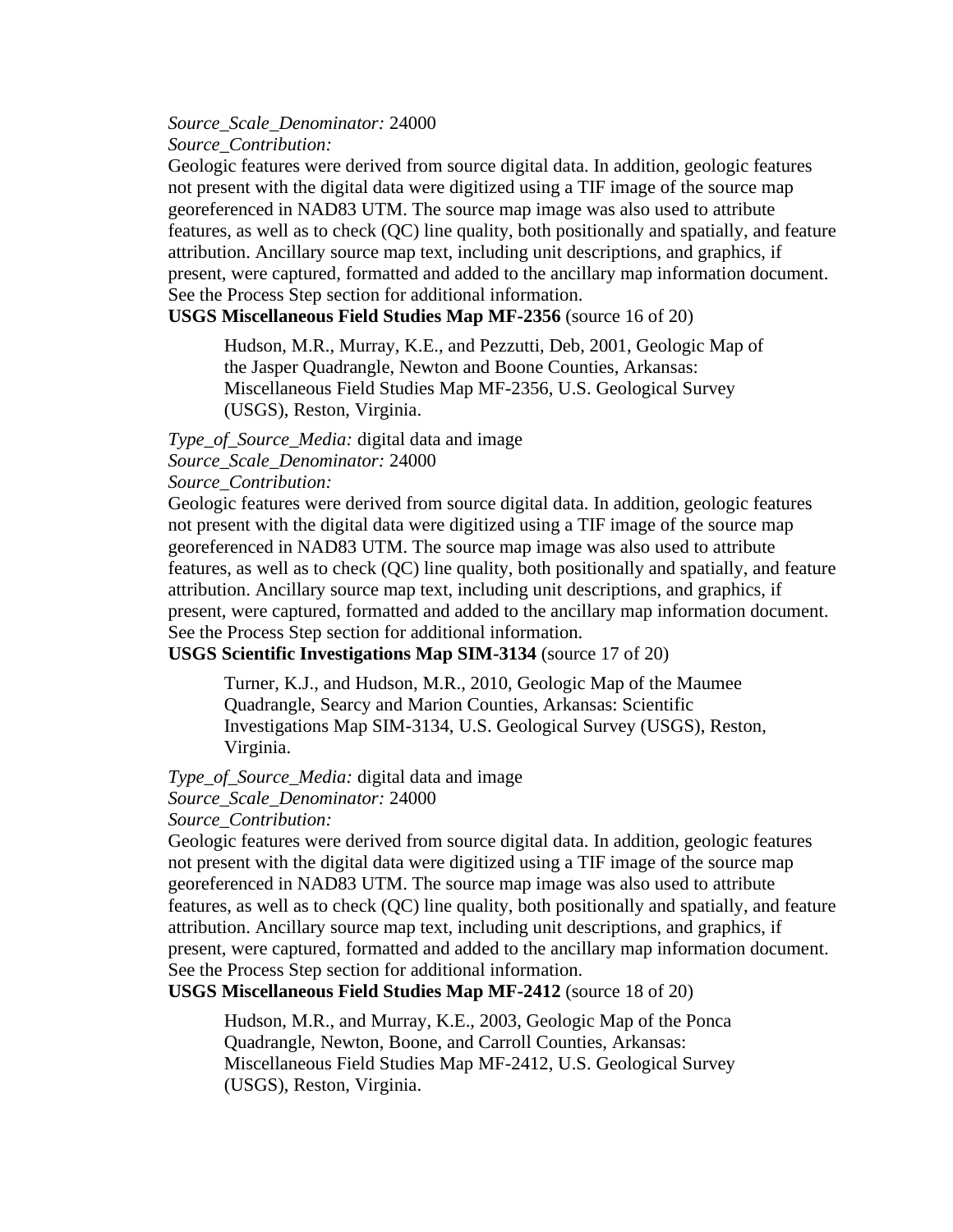*Type\_of\_Source\_Media:* digital data and image *Source\_Scale\_Denominator:* 24000 *Source\_Contribution:*

Geologic features were derived from source digital data. In addition, geologic features not present with the digital data were digitized using a TIF image of the source map georeferenced in NAD83 UTM. The source map image was also used to attribute features, as well as to check (QC) line quality, both positionally and spatially, and feature attribution. Ancillary source map text, including unit descriptions, and graphics, if present, were captured, formatted and added to the ancillary map information document. See the Process Step section for additional information.

**USGS Scientific Investigations Map SIM-3074** (source 19 of 20)

Hudson, M.R., and Turner, K.J., 2009, Geologic Map of the St. Joe Quadrangle, Searcy and Marion Counties, Arkansas: Scientific Investigations Map SIM-3074, U.S. Geological Survey (USGS), Reston, Virginia.

### *Type\_of\_Source\_Media:* digital data and image *Source\_Scale\_Denominator:* 24000

### *Source\_Contribution:*

Geologic features were derived from source digital data. In addition, geologic features not present with the digital data were digitized using a TIF image of the source map georeferenced in NAD83 UTM. The source map image was also used to attribute features, as well as to check (QC) line quality, both positionally and spatially, and feature attribution. Ancillary source map text, including unit descriptions, and graphics, if present, were captured, formatted and added to the ancillary map information document. See the Process Step section for additional information.

**USGS Scientific Investigations Map SIM-2921** (source 20 of 20)

Hudson, M.R., Turner, K.J., and Repetski, J.E, 2006, Geologic Map of the Western Grove Quadrangle, Northwestern Arkansas: Scientific Investigations Map SIM-2921, U.S. Geological Survey (USGS), Reston, Virginia.

*Type\_of\_Source\_Media:* digital data and image *Source\_Scale\_Denominator:* 24000

*Source\_Contribution:*

Geologic features were derived from source digital data. In addition, geologic features not present with the digital data were digitized using a TIF image of the source map georeferenced in NAD83 UTM. The source map image was also used to attribute features, as well as to check (QC) line quality, both positionally and spatially, and feature attribution. Ancillary source map text, including unit descriptions, and graphics, if present, were captured, formatted and added to the ancillary map information document. See the Process Step section for additional information.

### <span id="page-11-0"></span>2. **How were the data generated, processed, and modified?**

Date: 31-Jan-2022 (process 1 of 1)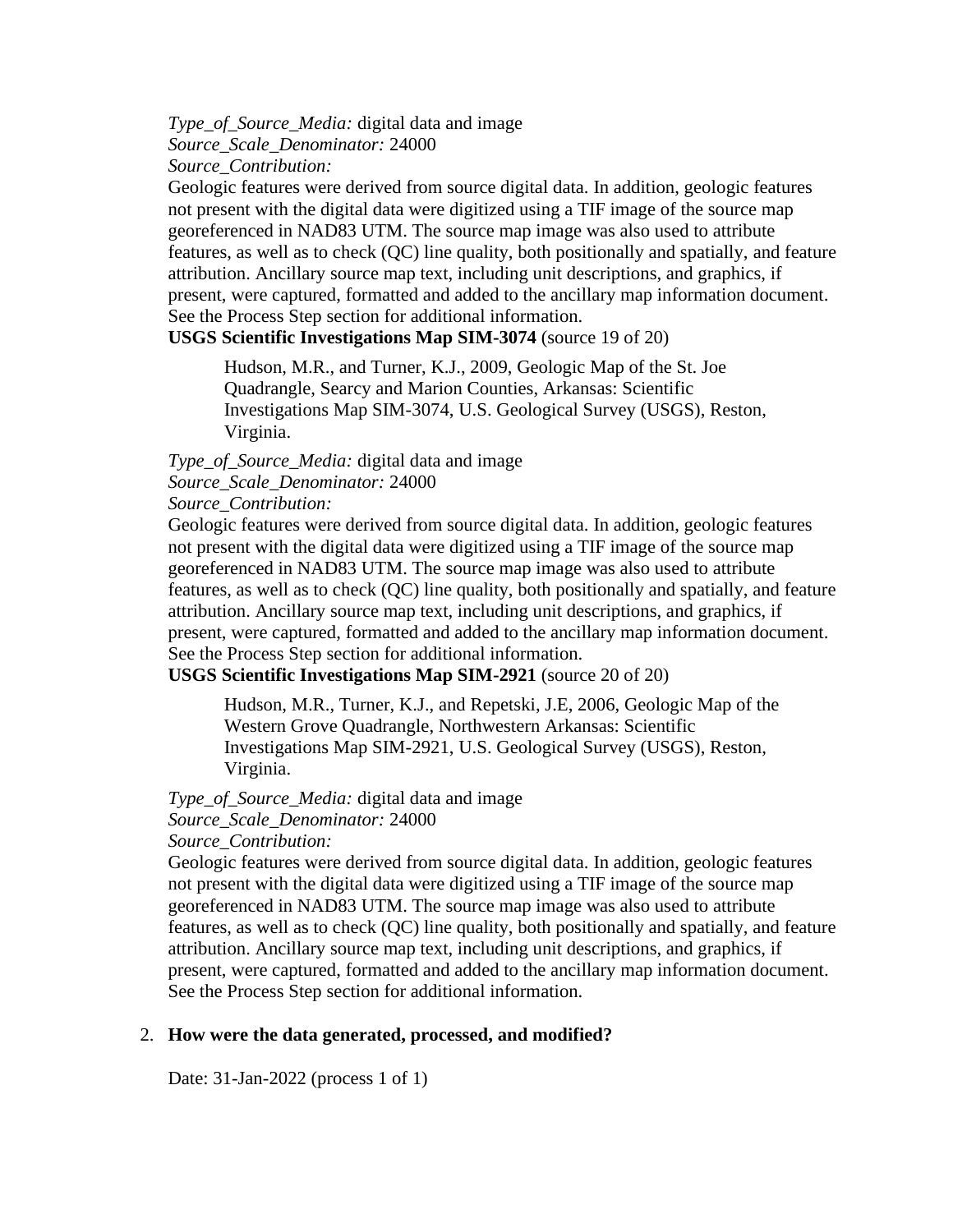1.) GIS features were produced from source digital data or digitized from a source map. See the Source Information Contribution section(s) for specific source map details. GIS features converted from source digital data were imported into a GRI data model compliant geodatabase. For details on the GRI data model see the NPS GRI Geology-GIS Geodatabase Data Model v. 2.3 (available at: https://www.nps.gov/articles/grigeodatabase-model.htm). GIS features captured from a source map were digitized from a TIF image of the map georeferenced in NAD83 UTM. 2.) Line quality of digitized features was checked against the source scan to ensure that GIS features were represented accurately, both positionally and spatially. Line quality of digital data was checked and if warranted edited to ensure good quality linework. 3.) Feature attribution was derived for all features using the source data attribution and the source printed/plotted map if available. 4.) Data Model topology rules were validated on all features and any topology errors corrected. 5.) Quality control (QC) consisted of checking features and their attribution against the source digital data, as well as against the source printed/plotted map if available. A GRI developed ArcObjects tool was run to check for GRI data model validation and feature-related consistency. 6.) The UNIT and MAP tables were populated and checked against the source(s). Relationship classes were also added and used to ensure attribution consistency between feature class and table attribution. 7.) Feature symbology was produced for all feature classes. An attempt was made to best match symbology to its source map, however, in some cases features symbology maybe slightly modified, primarily based on the limitations of the ArcGIS geology styles. In some cases, however, symbology may have been modified to reconcile differences from multiple sources. 8.) An ArcMap Document was produced, in part by a GRI finalize mxd tool, and layer (.lyr) files saved for all data layers. 9.) The ancillary map information PDF document, see the Supplemental Information section for additional information, was produced from textual information and figures present on the source map(s) and/or in digital data files. If applicable, source map images were produced at 150dpi or greater resolution and optical character recognition (OCR) software was used to produce text from source map text. The text, source map images and other ancillary source map information were added to a Help & Manual (.hmxz) template file. The .hmxz file was then compiled to produce the ancillary map information document. Any compilation errors were then checked and corrected and the document was reviewed for content, usability and grammatical errors. 10.) A Google Earth .kmz/.kml file, as well as a OGC GeoPackage and QGIS project file was produced from the finalized file geodatabase and ArcMap document.

Person who carried out this activity:

Stephanie O'Meara Colorado State University Research Associate, Geologist/GIS Specialist/Data Manager Dept. of Geosciences (1482) Fort Collins, Colorado 80523-1482 USA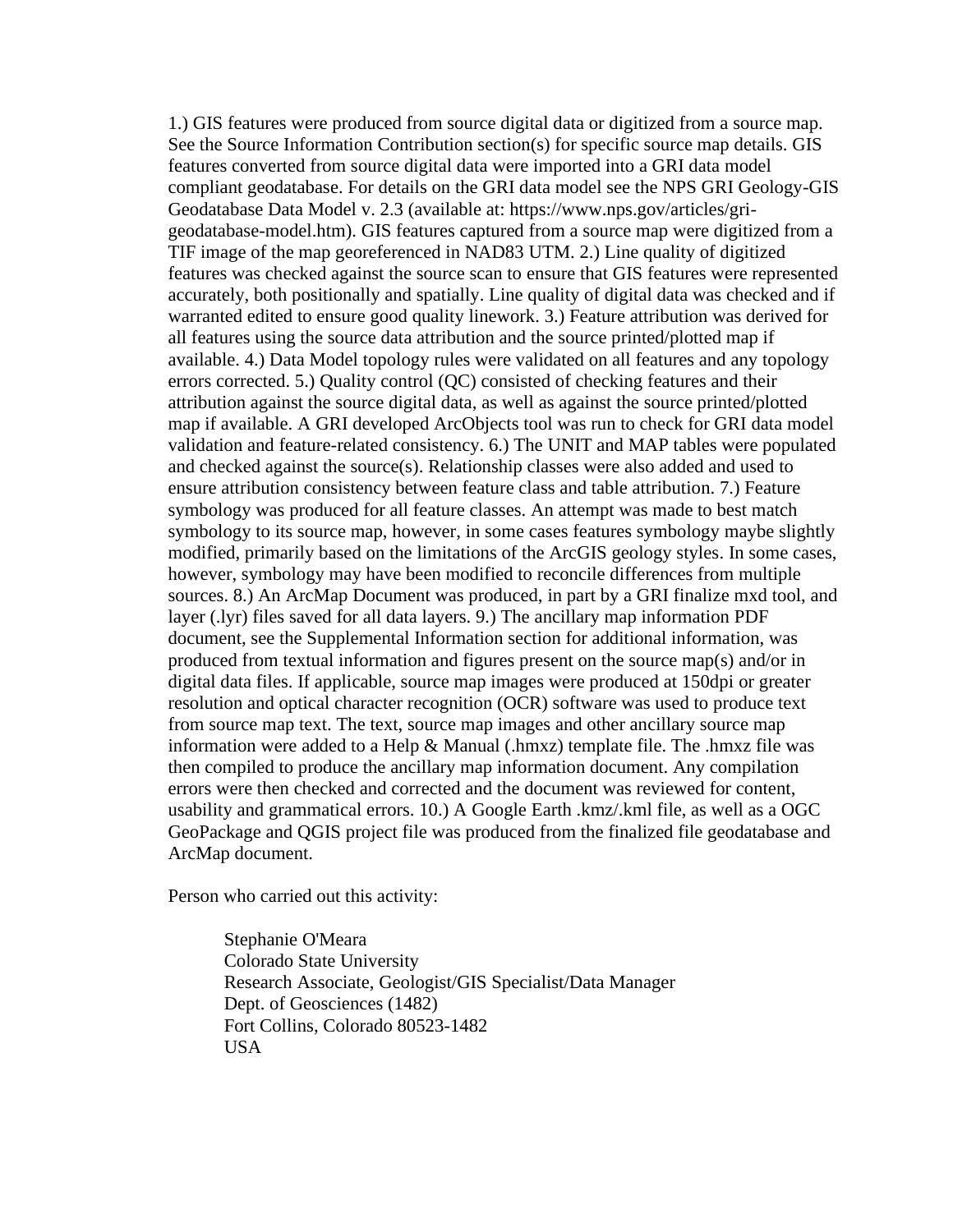(970) 491-6655 (voice) stephanie.omeara@colostate.edu

*Hours\_of\_Service:* 9:00 a.m. to 5:00 p.m. (MST), Monday - Friday

Data sources used in this process:

- o AGS Digital Geologic Quadrangle Map DGM-AR-00111, AGS Digital Geologic Quadrangle Map DGM-AR-00075, USGS Scientific Investigations Map SIM-2991, AGS Digital Geologic Quadrangle Map DGM-AR-00187, AGS Digital Geologic Quadrangle Map DGM-AR-00374, USGS Scientific Investigations Map SIM-3314, AGS Digital Geologic Quadrangle Map DGM-AR-00590, USGS Scientific Investigations Map SIM-3360, AGS Digital Geologic Quadrangle Map DGM-AR-00532, AGS Digital Geologic Quadrangle Map DGM-AR-00680, AGS Digital Geologic Quadrangle Map DGM-AR-00730, AGS Digital Geologic Quadrangle Map DGM-AR-00800, AGS Digital Geologic Quadrangle Map DGM-AR-00269, USGS Scientific Investigations Map SIM-3416, USGS Scientific Investigations Map SIM-2847, USGS Miscellaneous Field Studies Map MF-2356, USGS Scientific Investigations Map SIM-3134, USGS Miscellaneous Field Studies Map MF-2412, USGS Scientific Investigations Map SIM-3074, USGS Scientific Investigations Map SIM-2921
- <span id="page-13-0"></span>3. **What similar or related data should the user be aware of?**

National Park Service Geologic Resources Inventory (GRI) program, 20220131, Metadata for the Digital Geologic-GIS Map of Buffalo National River and Vicinity, Arkansas (NPS, GRD, GRI, BUFF, BUFF digital map).

## <span id="page-13-1"></span>**How reliable are the data; what problems remain in the data set?**

### <span id="page-13-2"></span>1. **How well have the observations been checked?**

Feature and table attribution was derived and checked with the source map(s). Attribution was checked (QCd) for errors. Users of this data are advised to FULLY and CAREFULLY READ the "DISTRIBUTION LIABILITY" section of this metadata before using the data.

### <span id="page-13-3"></span>2. **How accurate are the geographic locations?**

Data was produced from digital source data and digitized from a georeferenced source map .TIF image(s) (300dpi). Users of this data are cautioned about the locational accuracy of features within this dataset. Based on the source map scale and United States National Map Accuracy Standards features are within (horizontally) 12.2 meters or 40 feet of their actual location as presented by this dataset. Users of this data should thus not assume the location of features is exactly where they portrayed are in ArcGIS or other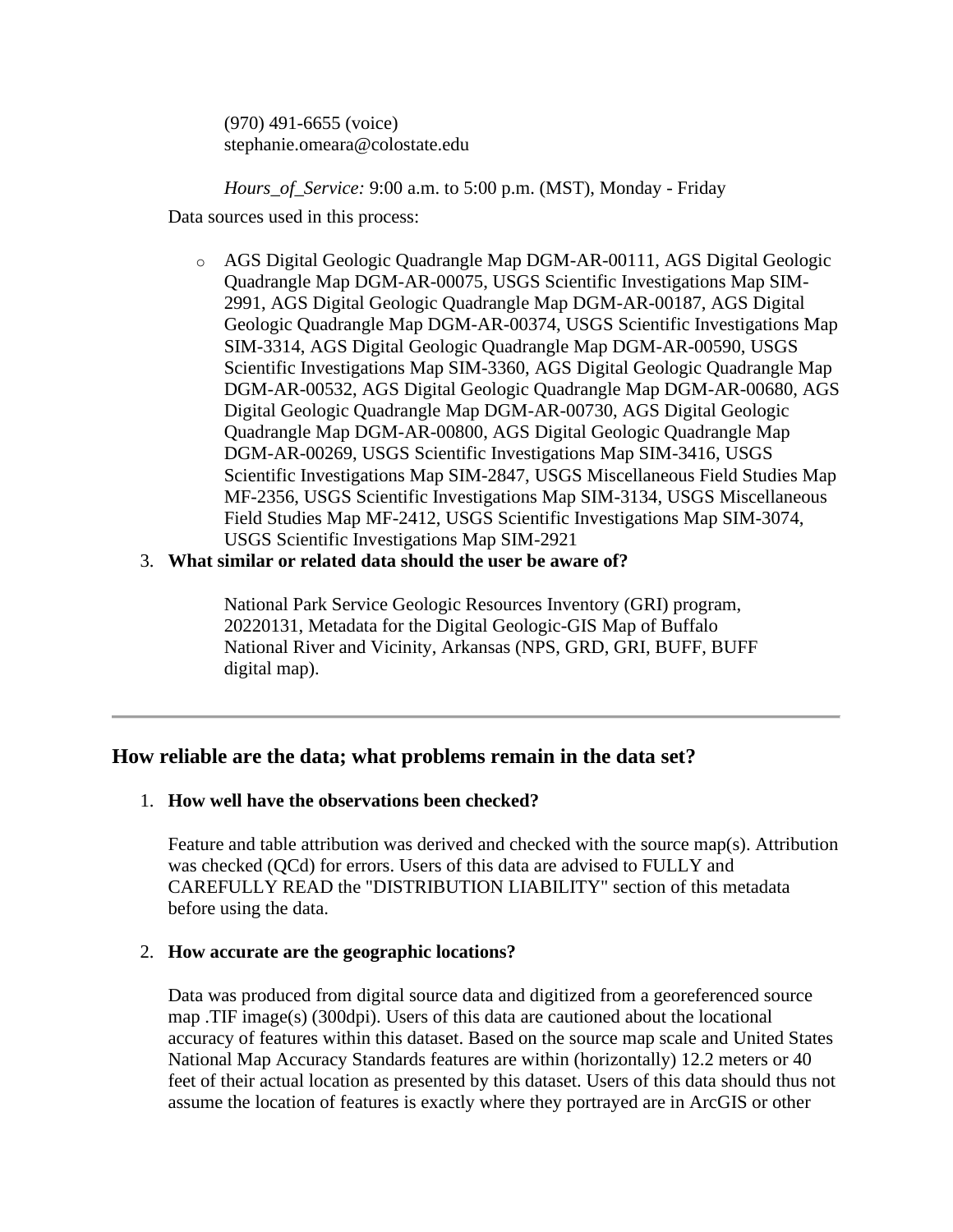software used to display this dataset. The PRECISION of any Shapefile (.shp) files is DOUBLE. The maximum root mean square (RMS) horizontal accuracy of the georeferenced image as measured in ArcMap is 4.2 meters. Coordinate tics on the georeferenced (registered and rectified) source map image(s) were checked against control points that had the exact specified coordinates of the tic. The direct distance between the image tic and its control point were measured. All measured distances were less than 50% of the required distance to meet National Map Accuracy Standards (1/50th of an inch for maps at 1:20,000 scale and smaller). Features were checked (QCd) after digitizing for positional accuracy errors using the georeferenced source map image.

### <span id="page-14-0"></span>3. **How accurate are the heights or depths?**

No vertical coordinates are present in this GRI digital dataset.

### <span id="page-14-1"></span>4. **Where are the gaps in the data? What is missing?**

All data is considered complete to the extent of the source map(s).

### <span id="page-14-2"></span>5. **How consistent are the relationships among the observations, including topology?**

GIS data in 10.1 file geodatabase, OGC geopackage and 2.2 KML/KMZ file formats.

### <span id="page-14-4"></span><span id="page-14-3"></span>**How can someone get a copy of the data set?**

### **Are there legal restrictions on access or use of the data?**

*Access\_Constraints:* None

*Use\_Constraints:*

Not for use at scale greater than 1:24,000 (source map scale). Users of this data are cautioned about the locational accuracy of features within this dataset. Based on the source map scale and United States National Map Accuracy Standards features are within (horizontally) 12.2 meters or 40 feet of their actual location as presented by this dataset. Users of this data should thus not assume the location of features is exactly where they are portrayed in Google Earth, ArcGIS, QGIS or other software used to display this dataset.

### <span id="page-14-5"></span>1. **Who distributes the data set?** (Distributor 1 of 1)

Stephanie O'Meara Colorado State University Research Associate, Geologist/GIS Specialist/Data Manager 1201 Oak Ridge Drive, Suite 200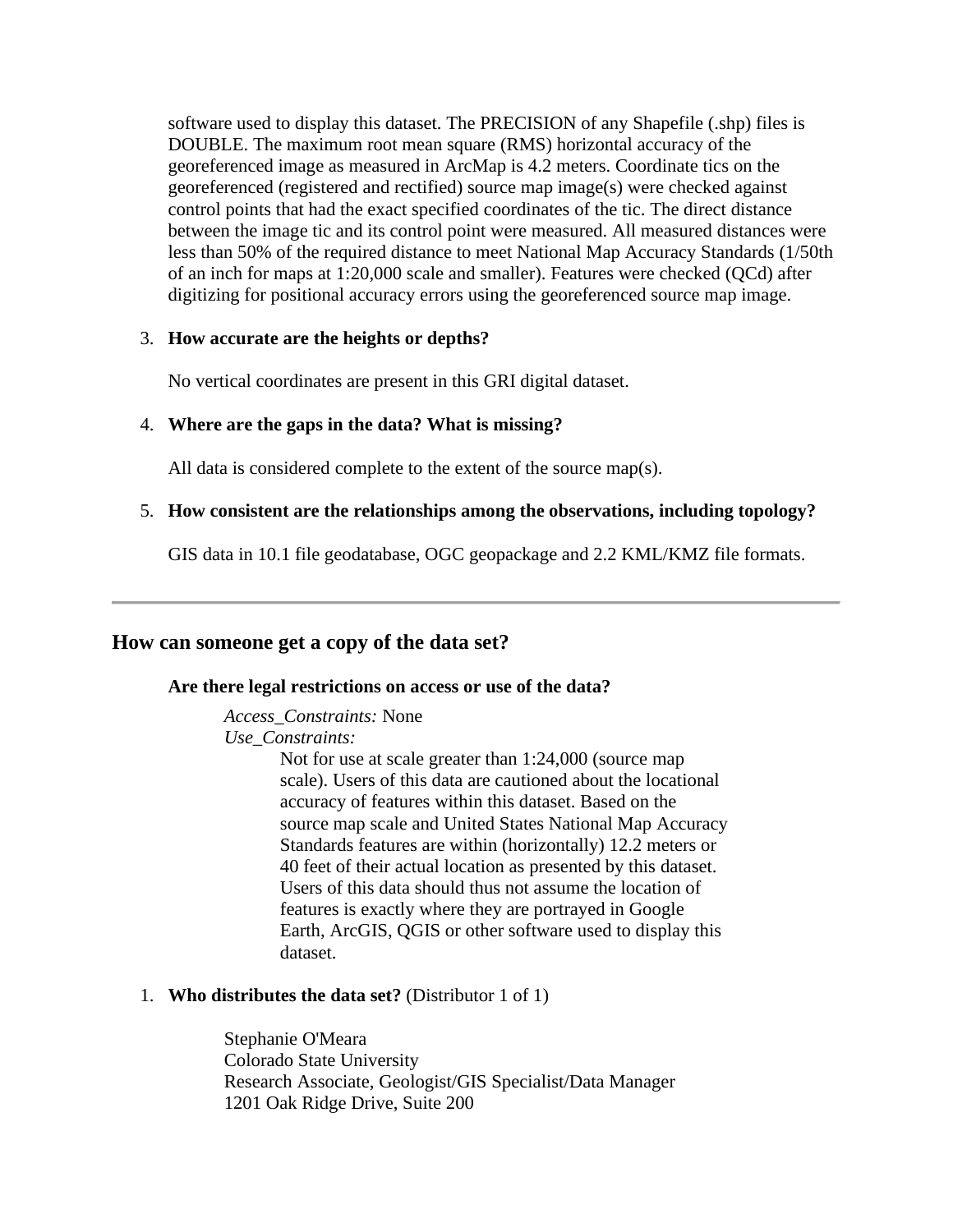Fort Collins, Colorado 80525 **USA** 

(970) 491-6655 (voice) stephanie\_o'meara@partner.nps.gov

*Hours\_of\_Service:* 8:00 a.m. to 4:00 p.m. (MST), Monday - Friday *Contact\_Instructions:* GRI data are available at: [<http://irma.nps.gov/App/Reference/Search>](http://irma.nps.gov/App/Reference/Search)

### <span id="page-15-0"></span>2. **What's the catalog number I need to order this data set?**

GIS map data available in several GRI-supported GIS data formats

### <span id="page-15-1"></span>3. **What legal disclaimers am I supposed to read?**

The National Park Service shall not be held liable for improper or incorrect use of the data described and/or contained herein. These data and related graphics are not legal documents and are not intended to be used as such.

The information contained in these data is dynamic and may change over time. The data are not better than the original sources from which they were derived. It is the responsibility of the data user to use the data appropriately and consistent within the limitations of geospatial data in general and these data in particular. The related graphics are intended to aid the data user in acquiring relevant data; it is not appropriate to use the related graphics as data.

The National Park Service gives no warranty, expressed or implied, as to the accuracy, reliability, or completeness of these data. It is strongly recommended that these data are directly acquired from an NPS server and not indirectly through other sources which may have changed the data in some way. Although these data have been processed successfully on a computer system at the National Park Service, no warranty, expressed or implied is made regarding the utility of the data on another system or for general scientific purposes, nor shall the act of distribution constitute any such warranty. This disclaimer applies to both to individual use of the data and aggregate use with other data.

## <span id="page-15-2"></span>4. **How can I download or order the data?**

### o **Availability in digital form:**

| <b>Data format:</b> GDB (version ArcGIS Pro 2.4) GIS (file geodatabase format) |
|--------------------------------------------------------------------------------|
| data package with a Pro map (maps) file                                        |
| (buff_geology_gdb_pro.zip) Size: 18.94                                         |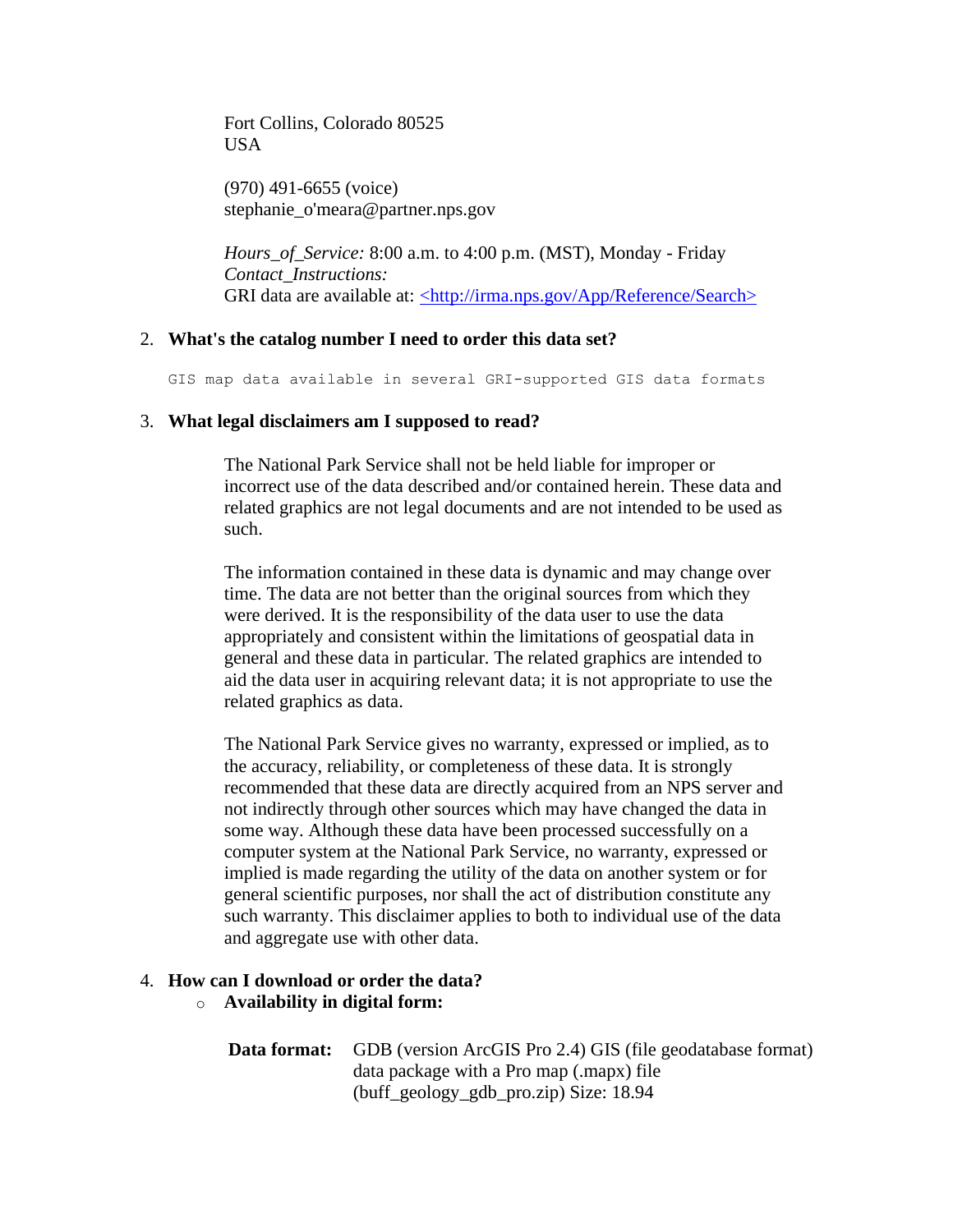|              | <b>Network links:</b> NPS Data Store, https://irma.nps.gov/DataStore/                                                                                 |
|--------------|-------------------------------------------------------------------------------------------------------------------------------------------------------|
| Data format: | GDB (version ArcGIS 10.1) GIS (file geodatabase format) data<br>package with an ArcMap map document (.mxd) file<br>(buff_geology_gdb.zip) Size: 18.93 |
|              | <b>Network links:</b> NPS Data Store, https://irma.nps.gov/DataStore/                                                                                 |
| Data format: | KML/KMZ (version 2.2) Google Earth (kml/kmz format) data<br>package (buff_geology_kml.zip) Size: 33.65                                                |
|              | Network links: NPS Data Store, https://irma.nps.gov/DataStore/                                                                                        |
| Data format: | GPKG (version OGC geopackage) GIS (geopackage format)<br>data package with a QGIS project (.qgz) file<br>(buff_geology_gpkg.zip) Size: 23.00          |
|              | <b>Network links:</b> NPS Data Store, https://irma.nps.gov/DataStore/                                                                                 |
|              | <b>Data format:</b> PDF (version 9) Ancillary Map Information Document Size:<br>63.36                                                                 |
|              | Network links: NPS Data Store, https://irma.nps.gov/DataStore/                                                                                        |
| Data format: | PDF (version 9) GIS Readme Document Size: 0.1                                                                                                         |
|              | <b>Network links:</b> NPS Data Store, https://irma.nps.gov/DataStore/                                                                                 |
|              | <b>Data format:</b> PDF (version 9) FAQ Metadata File Size: 0.1                                                                                       |
|              | <b>Network links:</b> NPS Data Store, https://irma.nps.gov/DataStore/                                                                                 |

- o **Cost to order the data:** None
- o **Special instructions:**

Search for the GRI map, then download the GRI data at: https://irma.nps.gov/DataStore/

# <span id="page-16-0"></span>**Who wrote the metadata?**

Dates:

Last modified: 31-Jan-2022 Metadata author:

> Stephanie O'Meara Colorado State University Research Associate, Geologist/GIS Specialist/Data Manager Dept. of Geosciences (1482) Fort Collins, Colorado 80523-1482 USA

(970) 491-6655 (voice) stephanie.omeara@colostate.edu